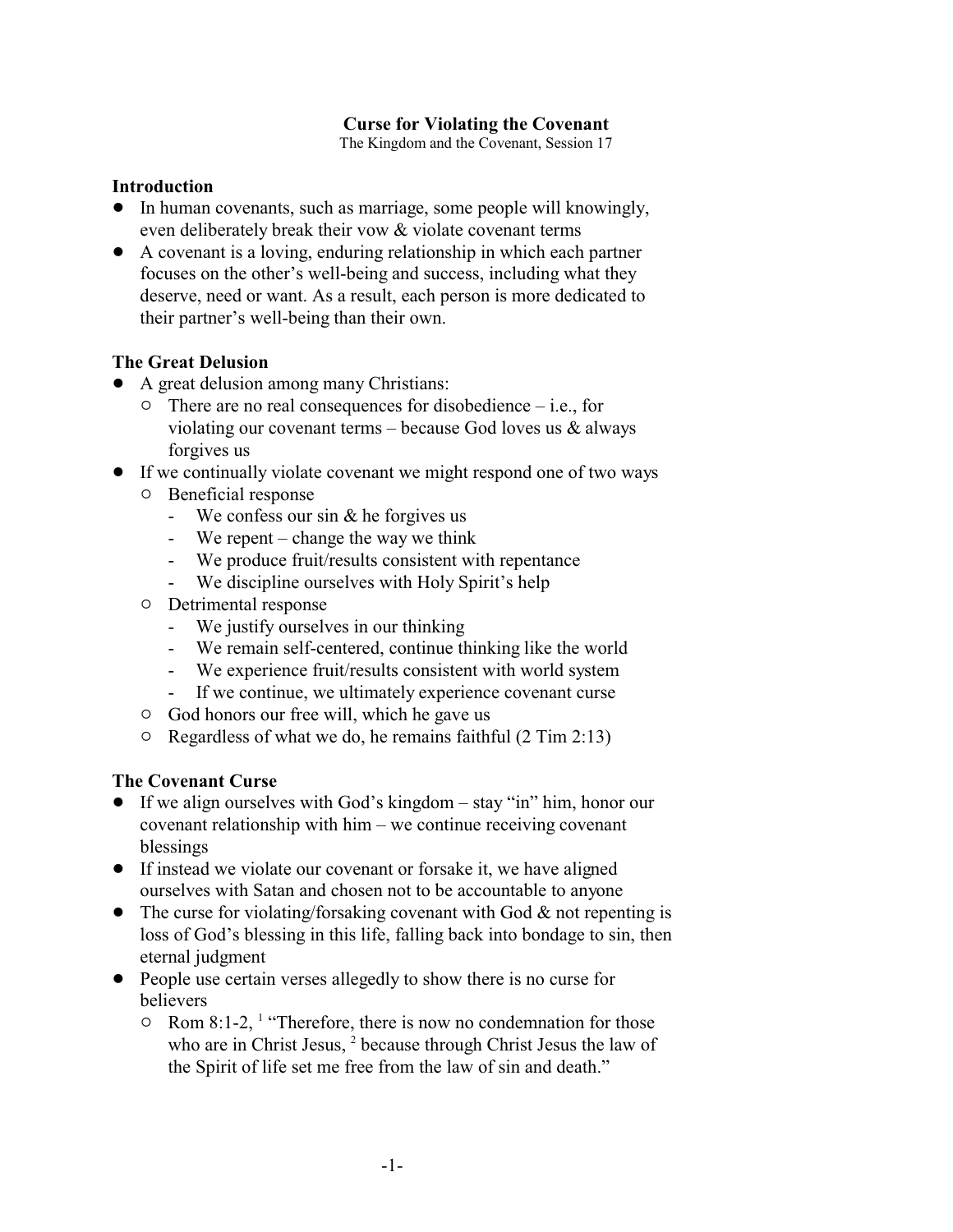- $\circ$  Does the phrase, "no condemnation," mean there is no covenant curse? Or does this refer to condemnation from the law of sin and death?
- <sup>o</sup> Jn 10:27-28 (Jesus speaking), "My sheep listen to my voice; I know them, and they follow me. I give them eternal life, and they shall never perish; no one can snatch them out of my hand."
- $\circ$  Is it possible for us to leave his care?
- Believers can break covenant by turning away from God, and jeopardize their salvation
	- 0 Heb 10:26-31

<sup>26</sup> If we deliberately keep on sinning after we have received the knowledge of the truth, no sacrifice for sins is left,  $2<sup>7</sup>$  but only a fearful expectation of judgment and of raging fire that will consume the enemies of God.<sup>28</sup> Anyone who rejected the law of Moses died without mercy on the testimony of two or three witnesses. <sup>29</sup> How much more severely do you think a man deserves to be punished who has trampled the Son of God under foot, who has treated as an unholy thing the blood of the covenant that sanctified him, and who has insulted the Spirit of grace? <sup>30</sup> For we know him who said, "It is mine to avenge; I will repay," and again, "the Lord will judge his people." <sup>31</sup> It is a dreadful thing to fall into the hands of the living God.

- Who does "we" refer to in verse 26?
- What do verse  $26 \& 27$  state about believers who deliberately keep on sinning?
- What does that mean?
- What does it mean to trample the Son of God under foot?
- How can we treat the blood of the covenant as an unholy thing?
- How can we insult the Spirit of grace?
- Who are "his people" in verse 30?
- "dreadful thing" (Gk, adj, *phoberos*): causing fear, dread or terror
- According to verse 27, how does God view Christians who keep on sinning?
- $\degree$  2 Pet 2:20-21, <sup>20</sup> "If they have escaped the corruption of the world by knowing our Lord and Savior Jesus Christ and are again entangled in it and overcome, they are worse off at the end than they were at the beginning. <sup>21</sup> It would have been better for them not to have known the way of righteousness, than to have known it and then to turn their backs on the sacred commandment that was passed on to them."
	- Who has escaped the corruption of the world by knowing the Lord?
	- What does it mean for a believer to be again entangled and overcome by the world's corruption?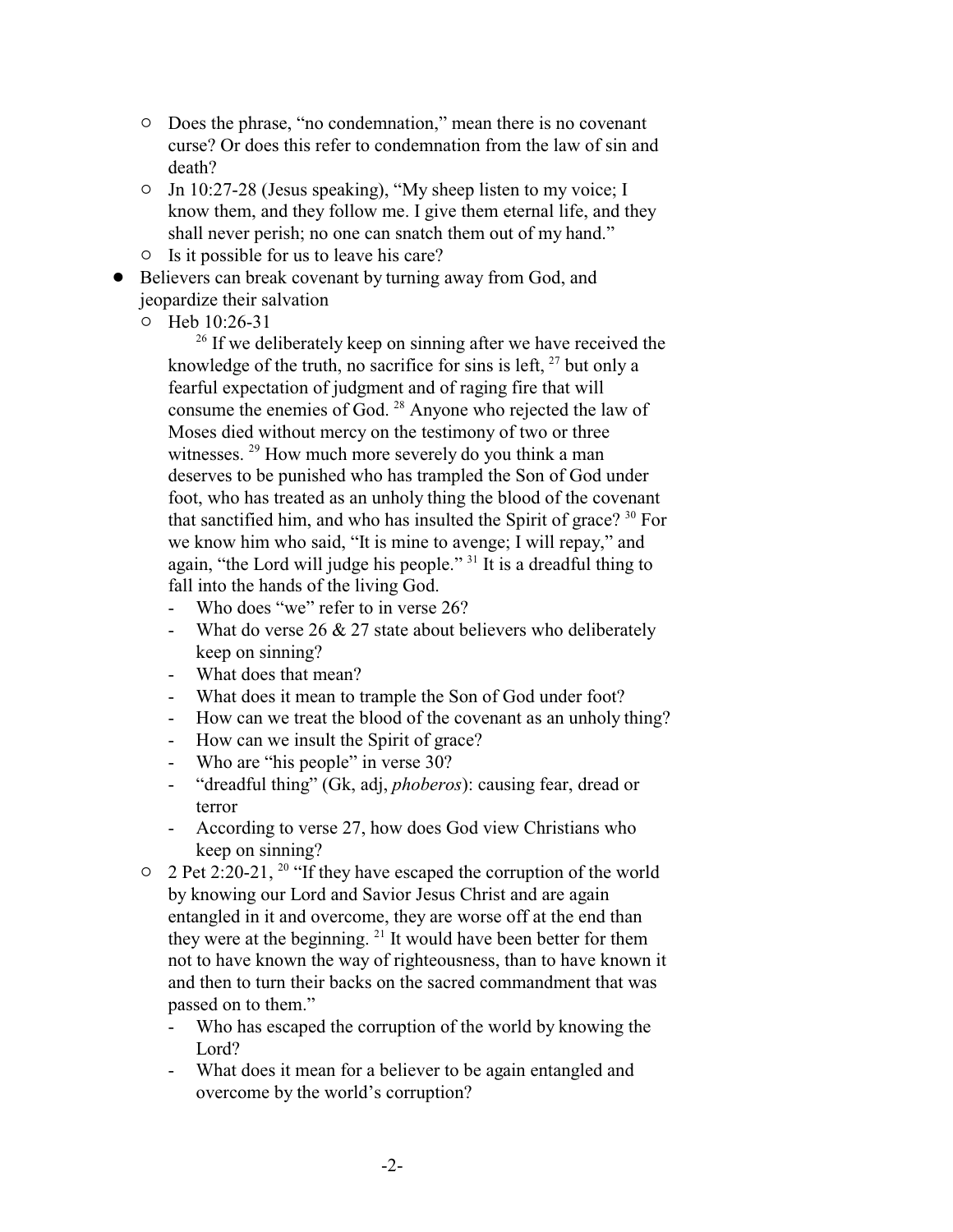- What do we call someone who has never known the way of righteousness?
- What does it mean for someone to "turn their backs on the sacred commandment"?
- We're accountable for what we know
- If a sinner rejects the truth of Jesus' sacrifice for their sin, what judgment will they experience?
- If we know the truth  $\&$  reject it, the result will be worse than if we hadn't known the truth
- How important is it to be alert to your own spiritual condition and that of other Christians?
- Winning souls is honorable and mandatory, but we may be abusing people if we win them to Lord, bringing them into covenant with him, but fail to disciple them & allow them to fall away
- Covenant curse is real
	- <sup>o</sup> Some possible reasons God included a curse in this covenant
		- This is the covenant God uses to restore man to right relationship with him
		- Through this covenant God seals each believer with Holy Spirit and releases his power to transform the believer to be like him and ultimately reign with him in his kingdom
		- This covenant reflects God's unlimited love for us and his intent to include us in everything he does
	- $\circ$  Those who have experienced all this and choose to continue living the old way must pay the penalty for their sins as all sinners must do
	- <sup>o</sup> But they've committed a far worse sin than any sinner ever could
		- Lk 12:48(b), "From everyone who has been given much, much will be demanded."
		- We're accountable for our experience with God
- Consider some additional passages
	- $\circ$  Mt 24:12-13, "<sup>12</sup> Because of the increase of wickedness, the love of most will grow cold, <sup>13</sup> but he who stands firm to the end will be saved."
	- $\circ$  Jn 13:17, "Now that you know these things, you will be blessed if you do them."
	- $\circ$  Jn 15:2, "He cuts off every branch in me that bears no fruit, while every branch that does bear fruit he prunes so that it will be even more fruitful."
	- $\circ$  Jn 15:10(a), "If you obey my commands, you will remain in my love."
	- Rom 11:22, "Consider therefore the kindness and sternness of God: sternness to those who fell, but kindness to you, provided that you continue in his kindness. Otherwise, you also will be cut off."